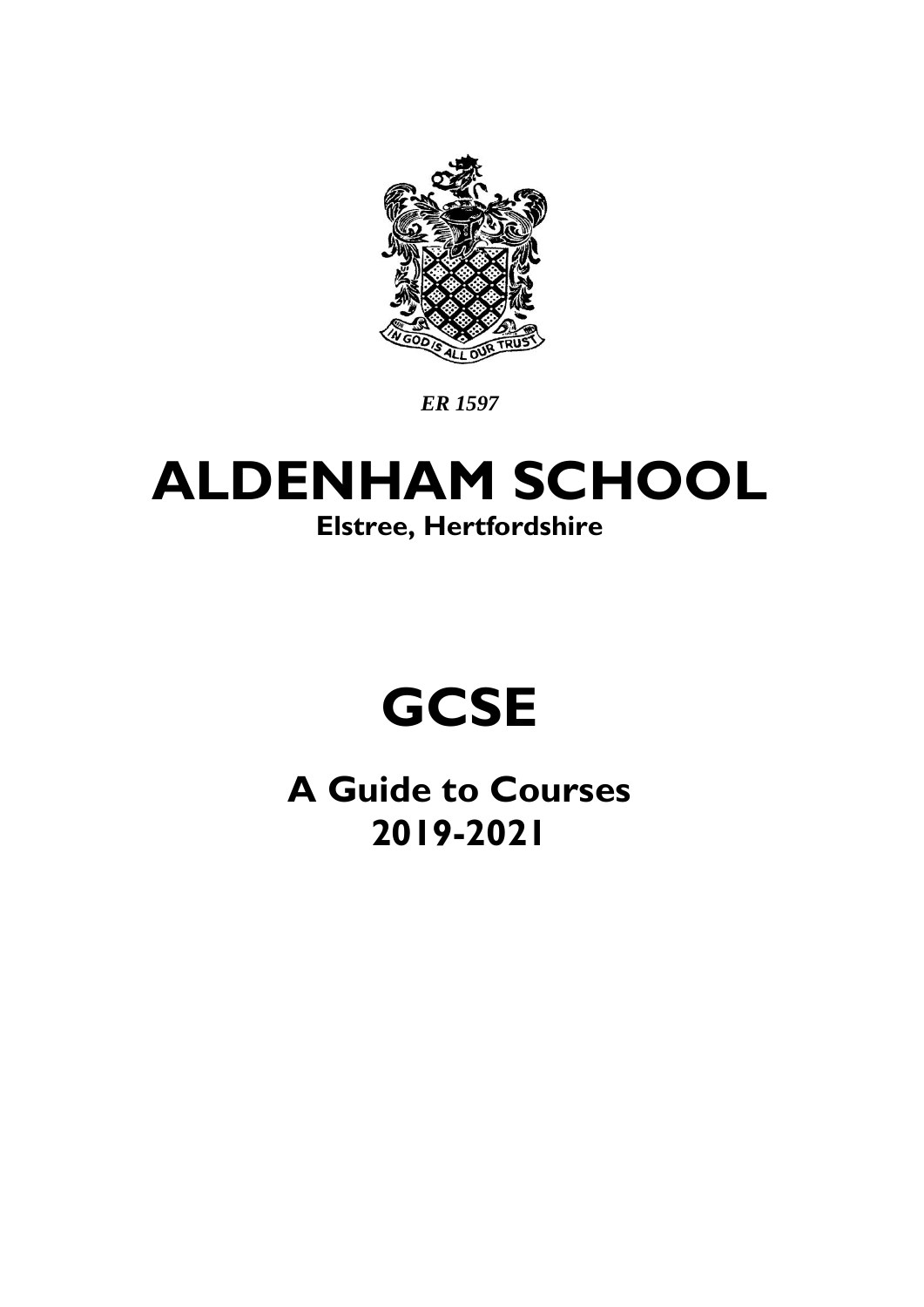## **The Academic Programme at GCSE**

Pupils at Aldenham study a number of important **compulsory subjects** and choose additional **optional subjects** to broaden their learning and provide a firm foundation for further study**.** 

#### **The Compulsory Subjects are:**

**English:** Leading to IGCSEs in English Language & Literature **Science:** Taught as three separate sciences leading to two or three GCSE's. **Mathematics:** Leading to one or two GCSE's. These occupy c.50% of curriculum time. The remaining time is taken up by;

#### **Option Subjects**

We *recommend* that students choose four subjects as follows:

- 1 Continue with their Modern Foreign Language (strongly recommended)
- 1 Humanity (History, Geography, PRE, & Classical Civilisation)
- 1 Creative or performance based subject (Art, Design & Technology, Computer Science, PE, Music, Drama)
- 1 Free choice from the following list of subjects:

| <b>PRE</b>                    | <b>Computer Science</b> |
|-------------------------------|-------------------------|
| <b>Physical Education</b>     | French                  |
| <b>Computer Science</b>       | Latin                   |
| Art                           | <b>History</b>          |
| Drama                         | Geography               |
| <b>Classical Civilisation</b> | <b>Music</b>            |
| Spanish                       | Design & Technology     |

## **Making Choices at GCSE and IGCSE**

Choices should be made in the light of individual advice given by Housemasters, Tutors, Heads of subject and subject teachers. Aldenham offers excellent careers advice and pupils should consult with the Careers Advisor Mrs Tekin, the Deputy Head (Co-Curricular) Mrs E Murray, or the Deputy Head (Academic) Dr P Reid, if they wish for further information concerning careers related GCSE choices.

Every effort will be made to accommodate provisional choices. If a pupil wishes to change his/her choices we will endeavour to make it possible. **However, it is not possible to guarantee that a particular combination requested will be possible. In the event of a subject becoming over or under subscribed, it may become necessary for an individual to be invited to choose an alternative.** 

The subjects are described alphabetically later on in this booklet. The symbol **(©)** indicates a compulsory subject.

**Details of how to make your option choices will follow in due course.**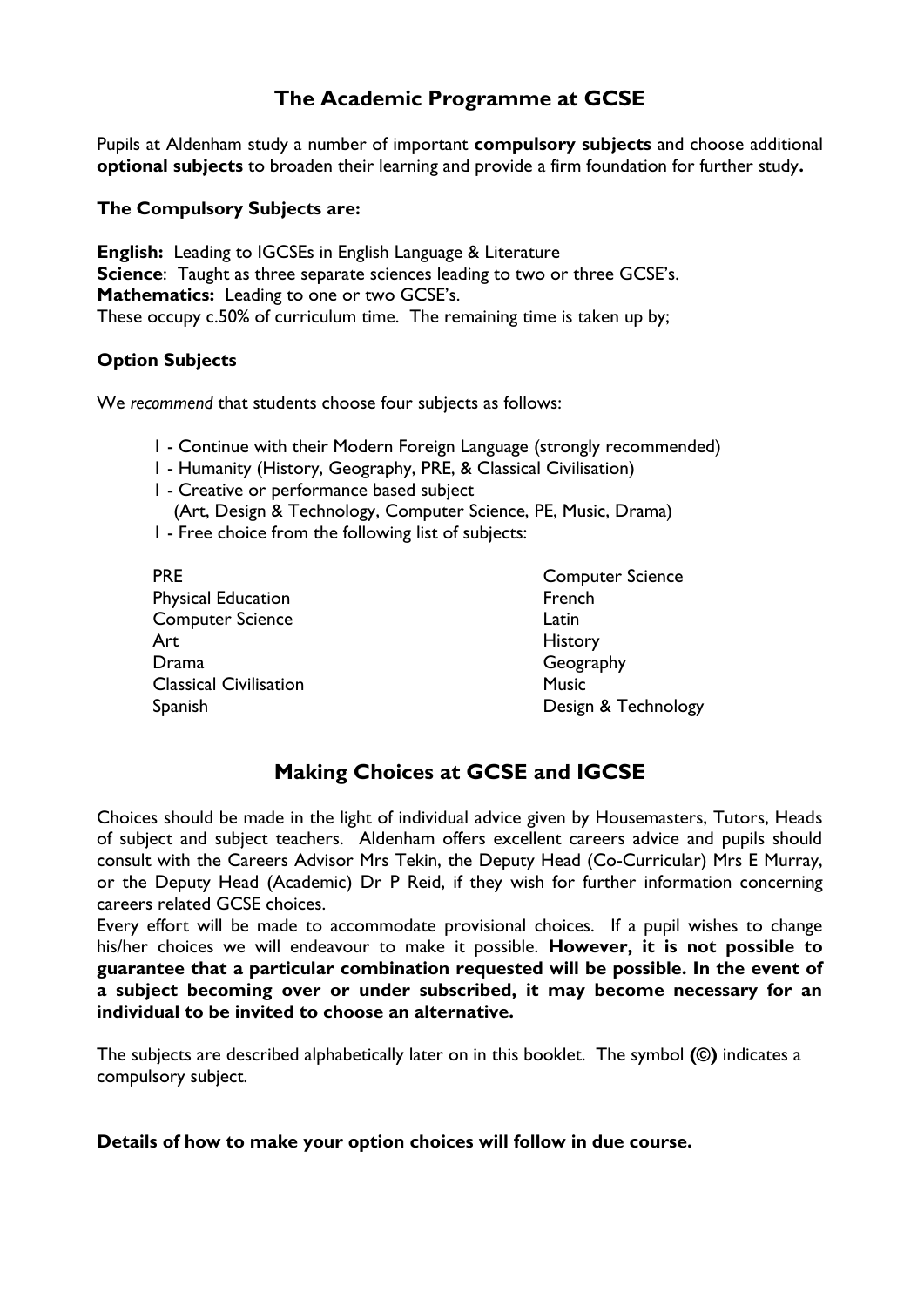## **Art and Design (Fine Art)**

#### **Examination Board: Edexcel Specification No: 1 FA0**

The GCSE Art and Design course aims to develop pupils' practical and technical art skills, furthering their analytical and creative thinking. They will spend time developing their understanding of artists and artistic movements, allowing them to enjoy, produce and engage with the visual arts throughout their lives.

Through their work, pupils will explore and develop their creative and technical skill set, furthering their confidence in their existing artistic ability, before being given the opportunity to develop skills in the media of their choosing. Pupils will be given the opportunity to work in many disciplines including; drawing, painting, sculpture, printmaking, and mixed media with elements of photography. The development of written analysis and contextual studies is embedded across all elements of the course.

GCSE Art and Design is examined through a coursework unit (60%) and an externally set assignment (40%). The directed coursework element consists of two projects set and guided by the Aldenham School Art Department. These projects provide opportunities for pupils to develop and demonstrate observational skills, research and critical analysis, idea development and the realisation of a final outcome personalised to the strengths and interests of each student. The externally set assignment consists of an intensive research and development period in response to a specified topic. Pupils will select references and media of interest and produce supporting studies leading to a final, ten-hour piece completed under exam conditions.

**Director of Art: Miss A Pigott**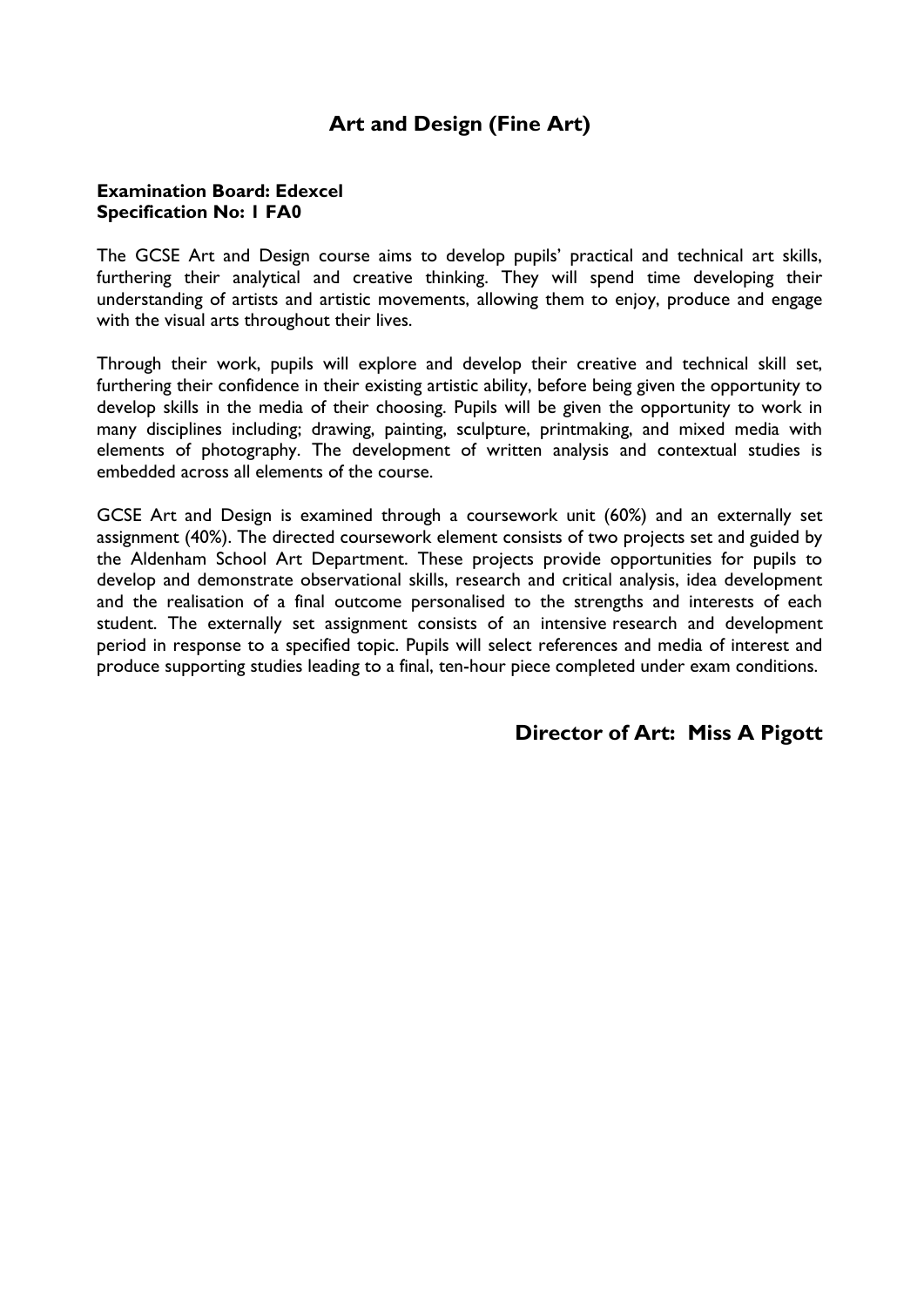## **Classical Civilisation**

#### **Examination Board: OCR Specification No: J199**

GCSE Classical Civilisation is suitable for any student who has an interest in the Classical Greek and Roman world. Previous experience of the subject is not required. The subject is ideal for students who enjoy subjects such as Latin, English, History and Geography. The examinations involve a series of short written answers based on a stimulus passage or picture, followed by an essay.

The course provides a fascinating exploration of the culture of Classical Greece and Rome through the study of literature in translation, material culture and societal topics. Students acquire an understanding of the civilisations in their historical, cultural and social context and learn to develop and articulate a personal response to literature in translation and historical evidence.

Classical Civilisation is a very enjoyable subject that explores some of the central foundations of today's societies. The course helps students to enrich their own thinking, writing and speaking. It also allows them to develop and enhance their key transferable skills of analysis and communication, by evaluating issues and structuring responses to a range of historical and literary material. It is an excellent foundation for studying any humanities subject at A Level and University.

2 examined papers, 1 hour 30 minutes each:

Component Group 1: Thematic Study: Myth and Religion

Component Group 2: Literature and Culture: Roman City Life

#### **Head of Department: Mr T Hoskins**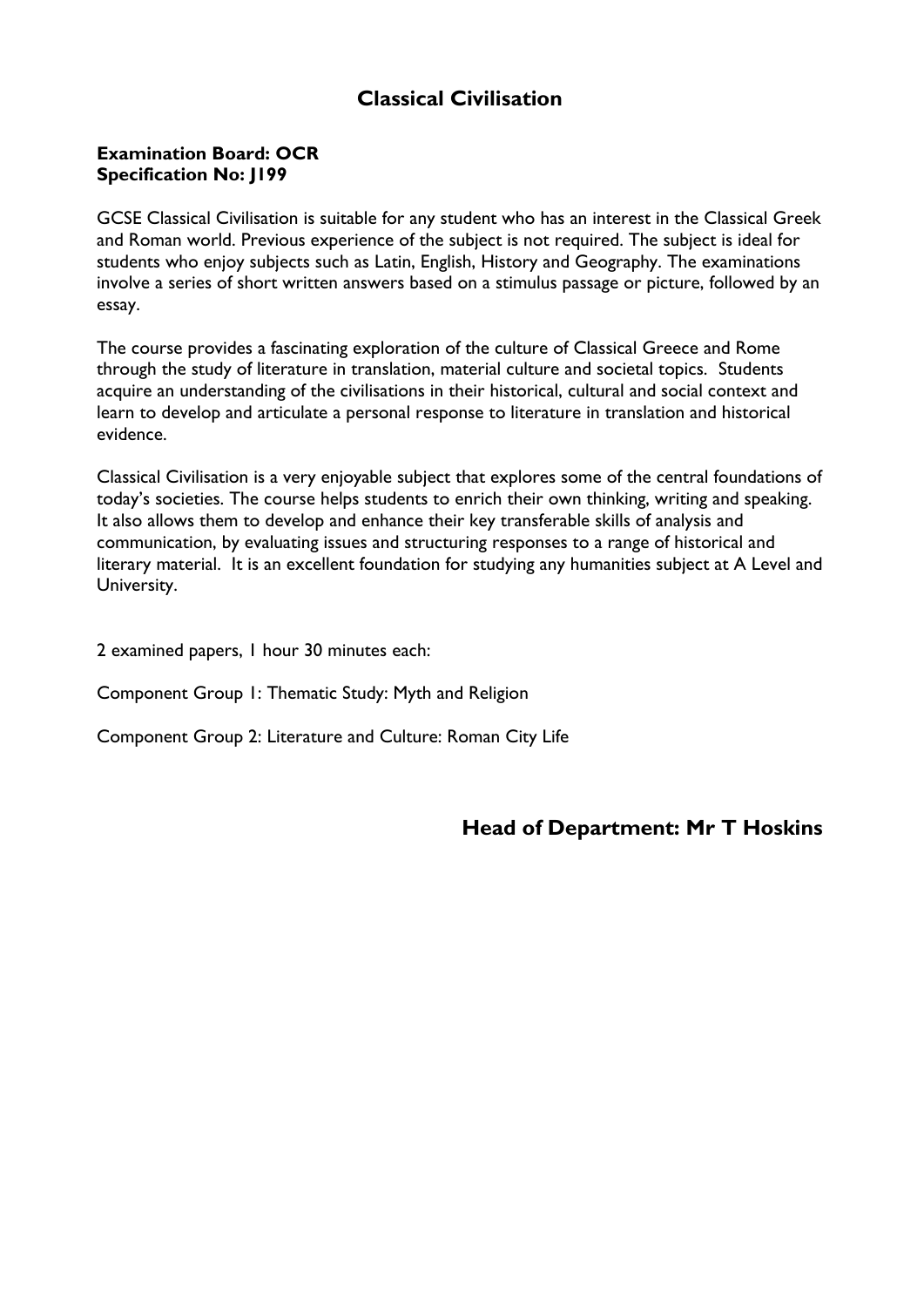## **Computer Science**

#### **Examination Board: CIE Specification No: 0984**

IGCSE Computer Science allows pupils to learn how to program and develops their knowledge of the inner-workings of a computer. The IGCSE in Computer Science is known to be an academically rigorous course and it also provides candidates with more vocationally relevant skills.

An IGCSE in Computer Science is suited to any pupil with aspirations to continue their studies in the fields of Science, Technology, Engineering or Mathematics. The course is assessed through two examinations and it has no coursework requirements. The details of each of these examinations are summarised below:

| <b>Theory of Computer</b><br><b>Science</b>         | Written paper worth 60% assessing:<br><b>Computer Networking</b><br><b>Hardware</b><br><b>Operating Systems</b><br>Security<br><b>Ethics</b><br><b>Logic Gates</b><br>Data Representation |
|-----------------------------------------------------|-------------------------------------------------------------------------------------------------------------------------------------------------------------------------------------------|
| <b>Practical Problem-Solving</b><br>and Programming | Written paper worth 40% assessing:<br>Algorithms<br>Programming<br>Database<br>40% of the marks are given for answers to questions based<br>upon pre-released material.                   |

Computer Science is ideal for pupils who are numerate, resilient problem solvers and are committed to learning to program computers.

## **Head of Department: Mr CJ Chandler**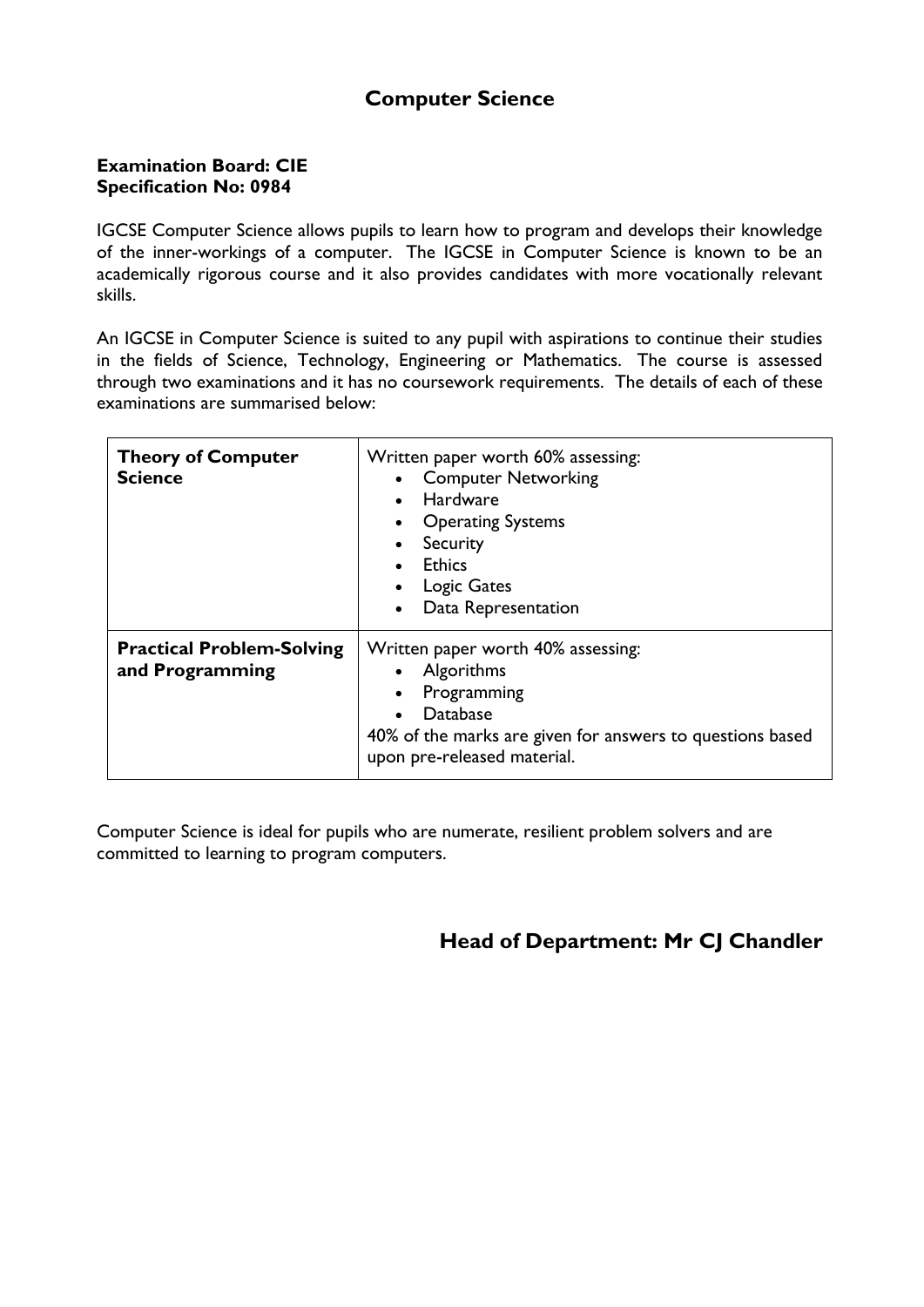## **Design and Technology**

## **Examination Board: AQA Specification: GCSE (9-1) in Design and Technology (8552)**

Assessment:

- 50% Written Exam: 2 hour paper worth 100 marks
- 50% Design and make task: Non-exam assessment (NEA) Coursework worth100 marks

The updated GCSE Design and Technology specification no longer categorises the different subjects within its course. All the individual Design and Technology students are offered one exam paper and are given the same NEA context as stimulus for their coursework. Assessment areas within both the Written Exam and the NEA Coursework:

- Core technical principles
- Specialist technical principles
- Designing and making principles
- Minimum of 15% Mathematics in practice

Design and Technology offers a challenging GCSE course which appeals to any pupil willing to stretch their imagination and use initiative to solve real-life problems. Pupils who follow this course develop highly transferable skills such as analysis, evaluation, problem-solving, communication (both written and graphical) and time management.

The GCSE course covers core Design and Technology theoretical principles and all students will cover Timbers, Metals, Textiles, Polymers, Papers, Boards and Systems. The qualification is modern and relevant, so students can learn about contemporary technologies, materials and processes, as well as established practices. The course places greater emphasis on understanding and applying iterative design processes. Students will use their creativity and imagination to design and make prototypes that solve real and relevant problems, considering their own and others' needs, wants and values. Students learn to draw formally and to apply knowledge and understanding to solve problems - culminating in a final piece of coursework which accounts for 50% of their final GCSE grade.

Students have a choice of two Design and Technology subjects on the options selection form:

- Design and Technology 1 (Timbers & Polymers)
- Design and Technology 2

Students choosing Design and Technology 1 will have regular access to the machinery and equipment in the main workshop rooms for their practical work and have a material focus on Timbers and Polymers. Students choosing Design and Technology 2 will have their regular access to machinery and equipment in the Textiles workshop for their practical work and will have a material focus on Textiles and Polymers. Neither are exclusive, and we will use the results and data from their Year 9 courses to advise and direct students when being placed in their options.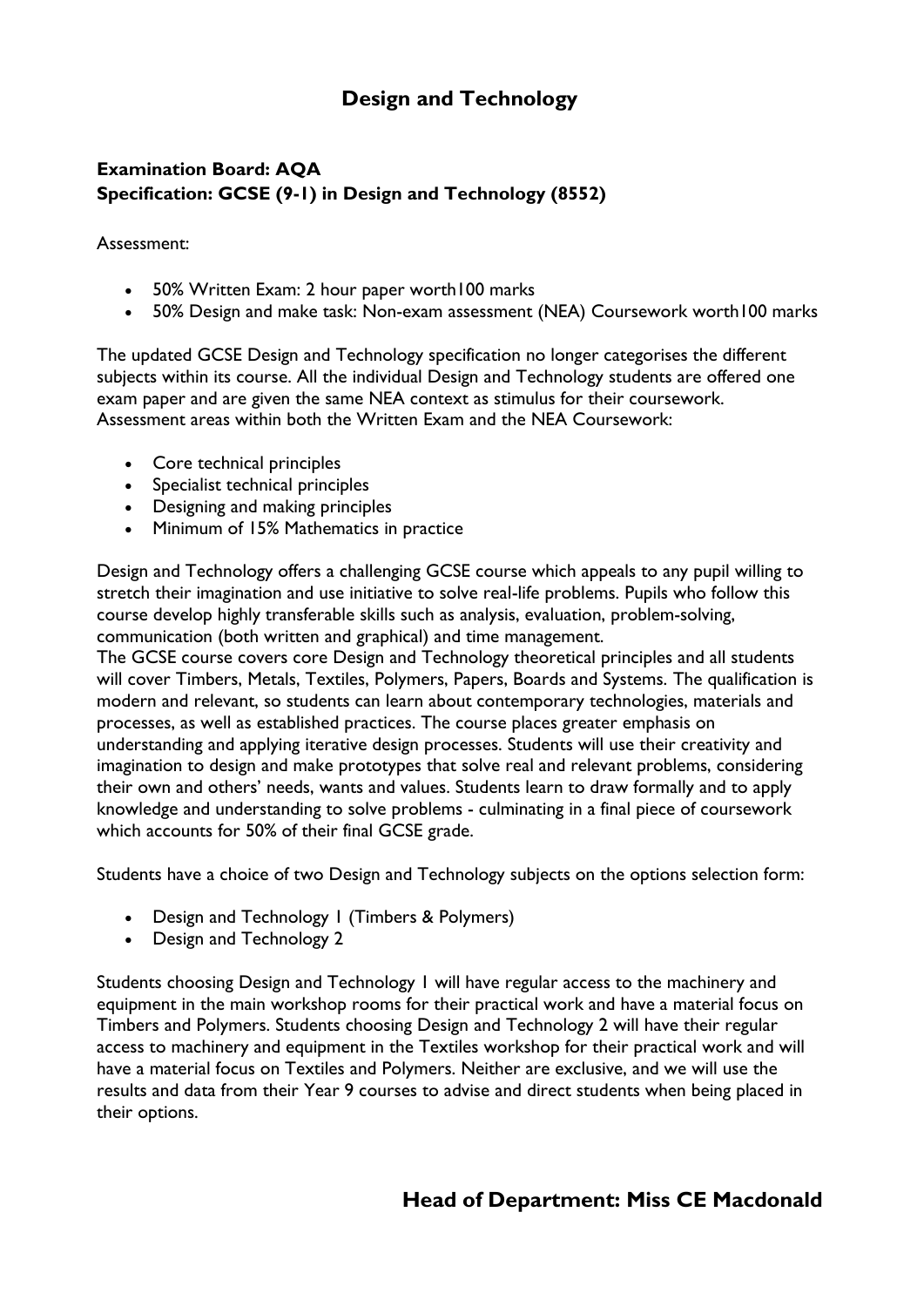## **Drama**

#### **Examination Board: AQA Specification No: 8261**

This is a good option for pupils who have an appreciation and passion for the study of Drama. Pupils will enjoy taking part in performances, practical exploration of text and analysing live theatre. The ability to write effectively is of paramount importance, as theory constitutes 70% of the GCSE, through both a written examination (mostly essay-style questions) and written coursework.

#### **During the course, pupils will:**

- Gain expertise in physical and vocal performance and presentation, staging two play extracts.
- Work together creatively to devise their own original piece of theatre with clear intentions and direction.
- Develop critical analysis and evaluation skills with regard to the work of theatre professionals.
- Study a full text and learn about roles of theatre makers and different elements of a production.

#### **Course Overview:**

### **Component 1 Understanding drama – sat in Year 11 (40% of GCSE)**

Written exam: 1 hour and 45 minutes (standard time) 80 marks in total

- **Section A:** multiple choice (4 marks)
- **Section B:** four questions on a given extract from the set play (44 marks)
- **Section C:** one question (from a choice) on the work of theatre makers in a live theatre production (32 marks)

#### **Component 2 Devising drama (practical and theory) – completed in Year 10 (40% of GCSE)**

- Devising log (60 marks)
- Devised performance (20 marks)
- 80 marks in total

#### **Component 3 Texts in practice (practical) – completed in Year 11 (20% of GCSE)**

- Performance of Extract 1 (20 marks) **and** Extract 2 (20 marks)
- 40 marks in total

## **Director of Drama: Mr E Avdjian**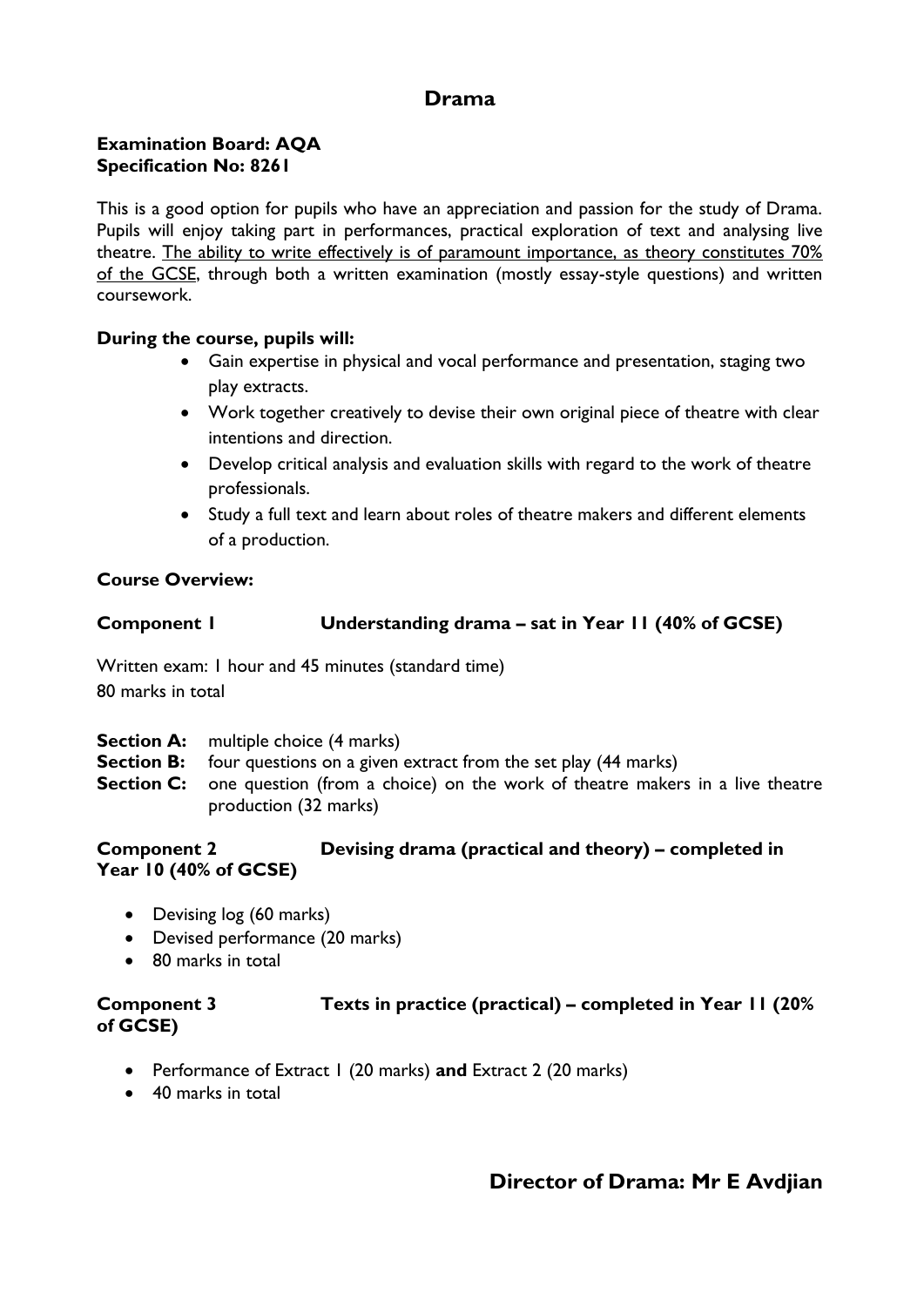## **English and English Literature (©)**

#### **Examination Board: CIE Language Examination Board: Edexcel Literature Specification No: Language 990 CIE Specification No: Literature 4ET1**

Pupils study English Language and English Literature over the two years; these are two separate subjects with separate grades awarded. Some pupils in the lowest set concentrate on English Language in order to ensure that they attain as high a standard as possible in the examination. This allows candidates to develop language skills to a sufficiently advanced level.

International GCSEs have been reformed and updated. Both the CIE IGCSE English Language and The Edexcel IGCSE English literature courses are graded using the 9-1 grading system.

#### **CIE IGCSE 990 English Language:**

Paper 2 Reading Passages (Extended) 50%

Written paper, 2 hours, 50 marks

- Pupils answer three questions on two passages which may be on a similar topic.
- Passage A will be 650–750 words and Passage B will be 550–650 words in length.
- Candidates should spend approximately 15 minutes reading the passages.
- Dictionaries may not be used.
- Pupils taking this component are eligible for grades 3–9.

Paper 3 Directed writing and composition 50%

Written paper, 2 hours, 50 marks

- Pupils answer two questions, one from each section.
- Dictionaries may not be used.
- Candidates are eligible for grades 1–9 on this component.

#### **Edexcel IGCSE 4ET1 English Literature**

Paper 1: Poetry and Modern Prose 2hours (60%)

Anthology Poems

If–, Rudyard Kipling Prayer Before Birth, Louis MacNeice Blessing, Imtiaz Dharker Search For My Tongue, Sujata Bhatt Half-past Two, UA Fanthorpe Piano, D H Lawrence Hide and Seek, Vernon Scannell Sonnet 116, William Shakespeare La Belle Dame Sans Merci, John Keats Poem at Thirty-nine, Alice Walker War Photographer, Carol Ann Duffy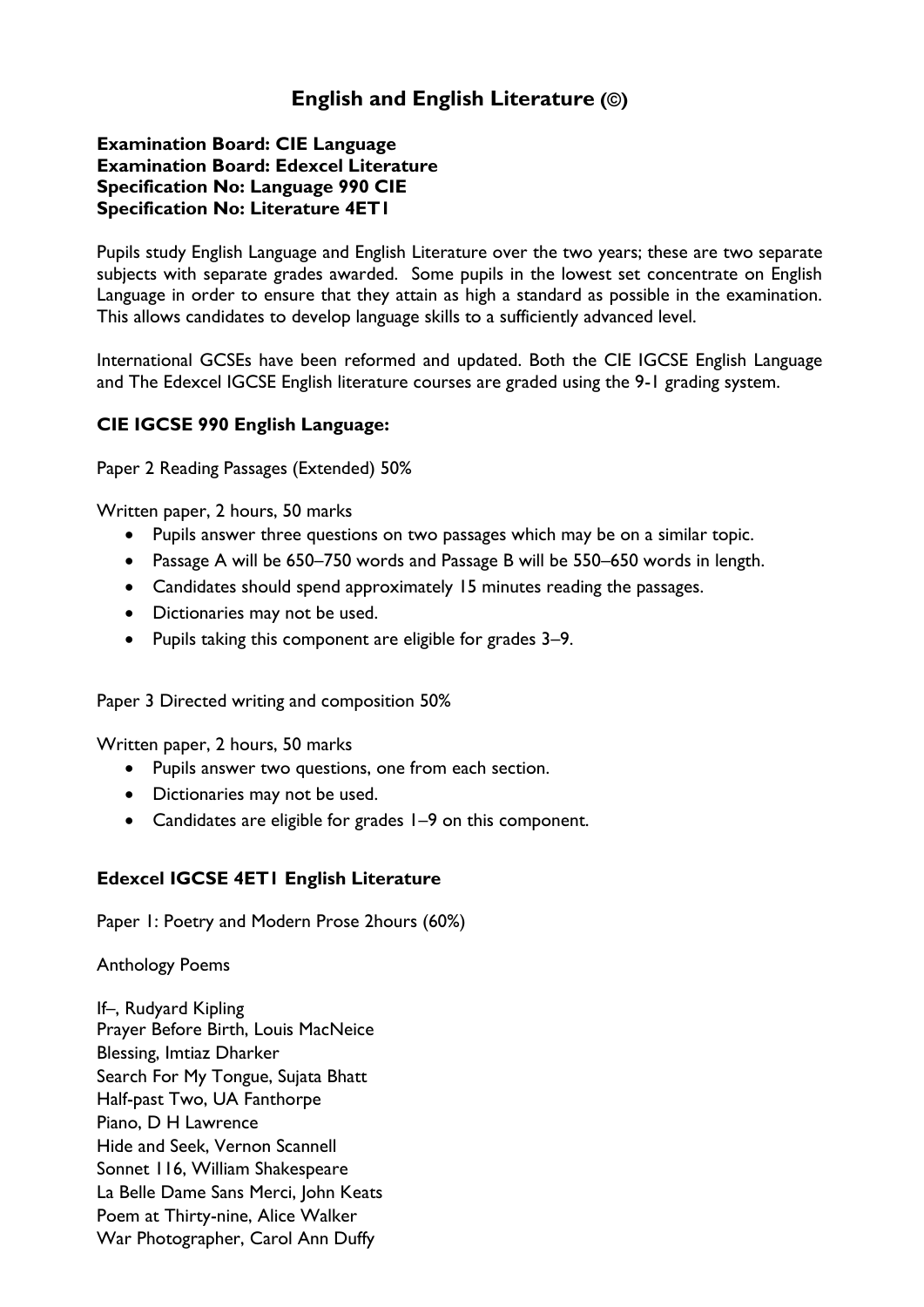The Tyger, William Blake My Last Duchess*,* Robert Browning A Mother in a Refugee Camp, Chinua Achebe Do Not Go Gentle into That Good Night, Dylan Thomas Remember, Christina Rossetti

Modern Prose

To Kill a Mockingbird*,* Harper Lee Of Mice and Men, John Steinbeck Whale Rider, Witi Ihimaera Things Fall Apart, Chinua Achebe Joy Luck Club, Amy Tan

Paper 2 Modern Drama and Literary Heritage 1hr 30 minutes: (40%)

Modern Drama

An Inspector Calls, | B Priestley A View From a Bridge, Arthur Miller Death and the King's Horseman, Wole Soyinka Kindertransport, Diane Samuels Curious Incident of the Dog in the Night-time adapted, Simon Stephens

Literary Heritage

Romeo and Juliet,William Shakespeare Macbeth, William Shakespeare Pride and Prejudice, Jane Austen Great Expectations, Charles Dickens The Scarlet Letter, Nathanial Hawthorne

**Head of Department: Mr CR Jenkins**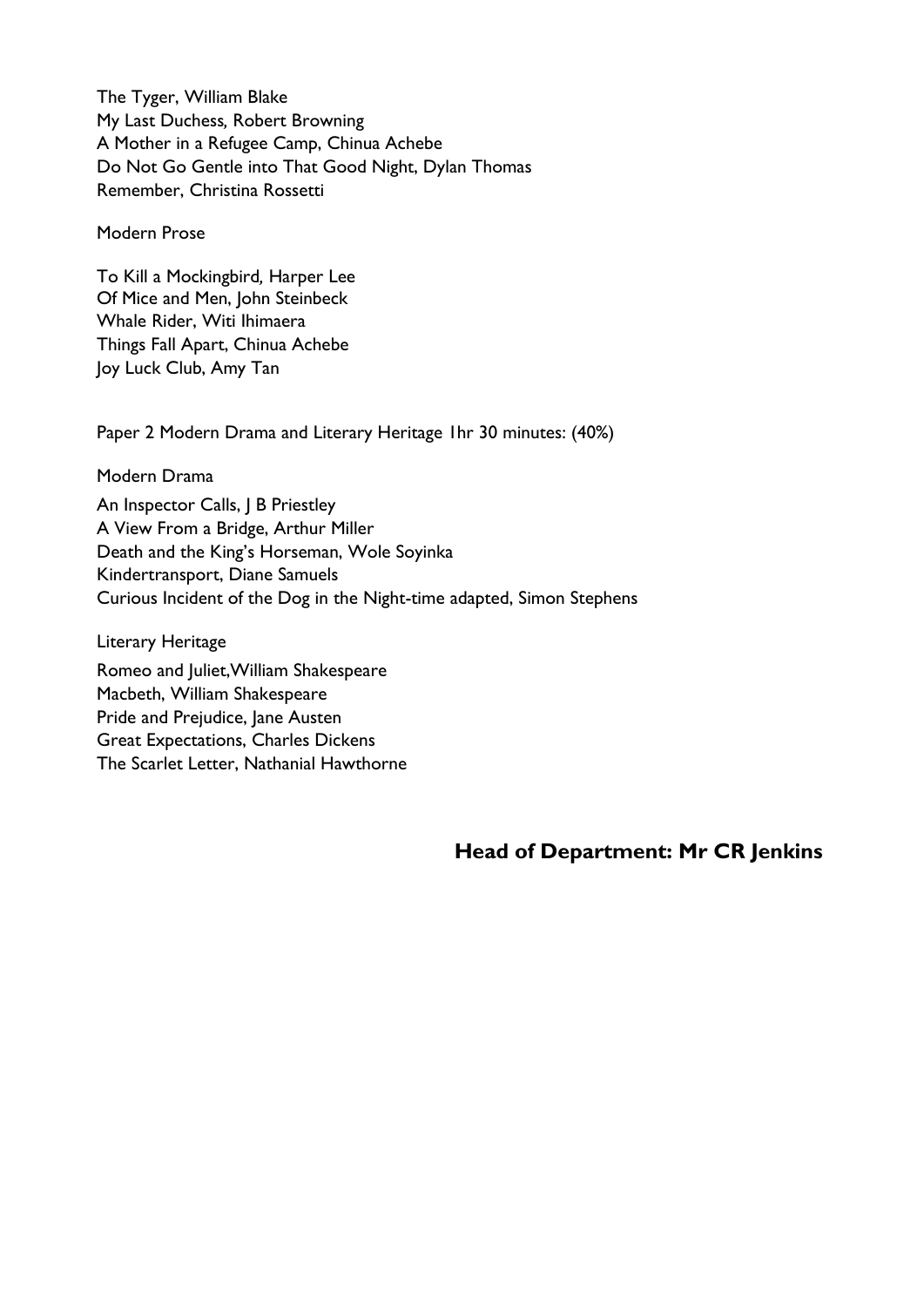## **Geography**

#### **Examination Board: CIE IGCSE Specification No: 0460**

A very popular subject that has achieved excellent results in recent years, Geography is a wideranging subject at IGCSE, covering many aspects of both the Human and the Natural worlds. The Year 9 course begins the IGCSE by covering the more accessible topics and so pupils should already know if they are likely to succeed at IGCSE based on their progress in Year 9.

We study the physical world in which we live, focusing on the natural forces that shape it, and the way in which we humans interact with the environment around us. The course features a wide range of Case Study Examples that reflect the international flavour of this syllabus. Many of the skills and topics learnt will be useful in everyday life and there is a strong overlap with other subjects. There are three final examination papers, each contributing towards the overall IGCSE grade awarded.

Paper 1 – Geographical Themes

- Population & Settlement
- The Natural Environment
- Economic Development

Assessed by a written exam of 1 hour and 30 minutes.

Paper 2 – Geographical Skills

• An examination that focus upon the wide range of skills that have been introduced throughout the course.

Assessed by a written exam of 1 hour and 30 minutes.

Paper 3 – Fieldwork Assessment

An examination that expects candidates to evaluate fieldwork research presented in the examination paper, assessing evidence and presenting conclusions from their own fieldwork experience.

Assessed by a written exam of 1 hour and 30 minutes.

All papers have questions that range from multiple choice, to short answers and extended prose.

Geography IGCSE is a linear course, meaning all the exams are taken at the end of the two year period (Summer Year 11). There is no controlled assessment or coursework. However fieldwork within the curriculum time will remain an important part of learning beyond the classroom.

Geography is a subject that appeals to pupils with a wide range of interests and strengths, and we strive to stretch the most able with a thorough provision of extension tasks/activities whilst supporting and coaching pupils that need more help over the two years.

## **Head of Department: Mr R Wildsmith**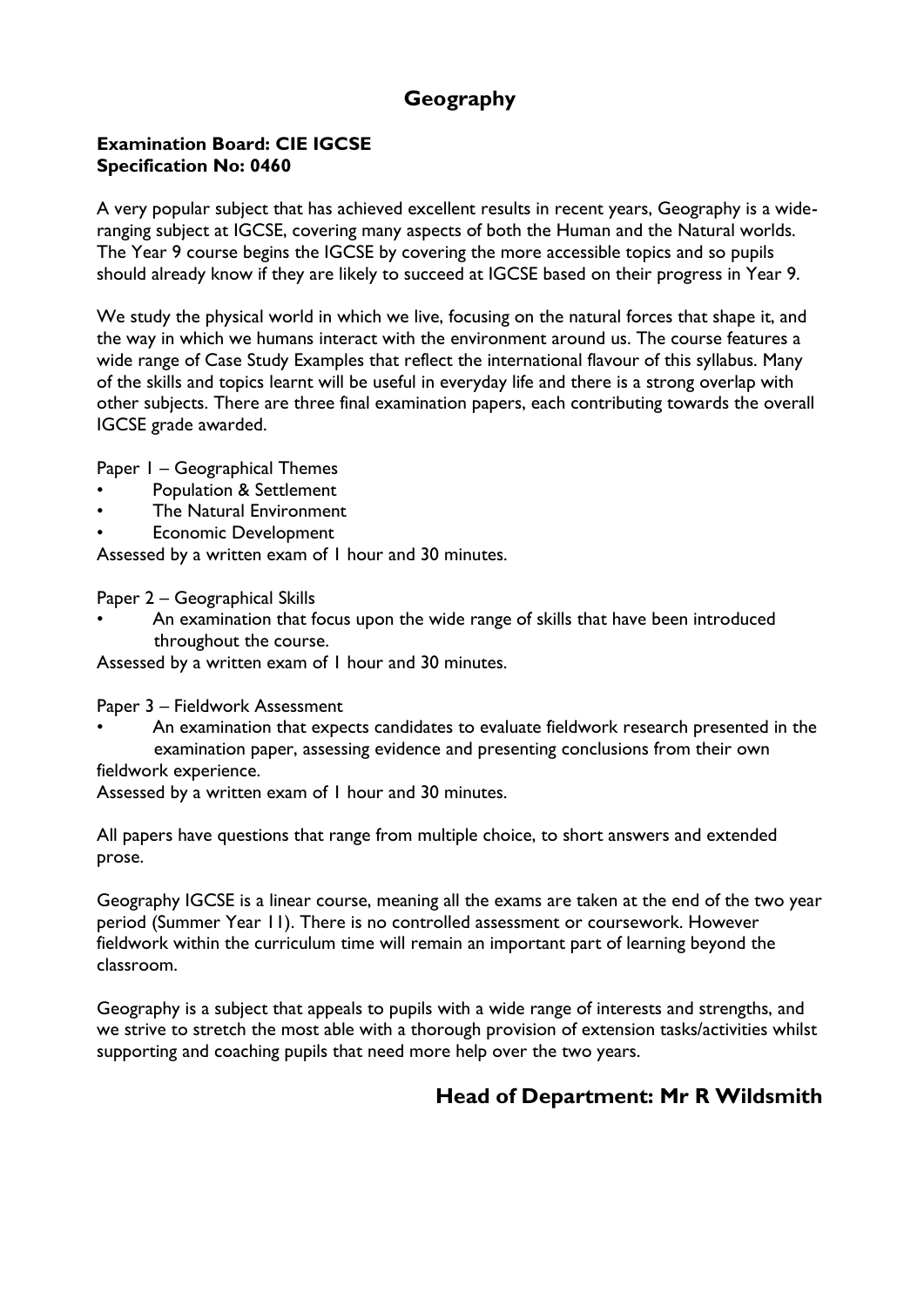## **History**

#### **Examination Board: CIE IGCSE Specification No: 0977**

The IGCSE Modern World History course focuses on the 20th Century. The syllabus is designed to allow pupils to gain an historical perspective on some of the main issues facing the contemporary world. The course builds on key skills that have already been introduced in Years 7 – 9.

The following topics are studied: The inter-war period, which comprises of a study of the Treaty of Versailles; League of Nations; Causes of World War Two; Weimar and Nazi Germany. Pupils also study the post-war period, the Cold War; studying its causes and the attempt by America to contain communism. This leads to a study of both the Cuban missile crisis and the Vietnam War. Pupils also learn about the Iraq War.

There are two exams and one extended piece of coursework. One of the exams counts for 40% of the overall mark and is tested on the inter-war and post-war period, along with Germany. The other exam is 33% of the overall grade and is a sources paper. The content changes every year and it will be based on one of the above units. The coursework totals 27% of the overall grade. This will be on the significance of propaganda to the Nazi regime.

## **Head of Department: Mr J Kerslake**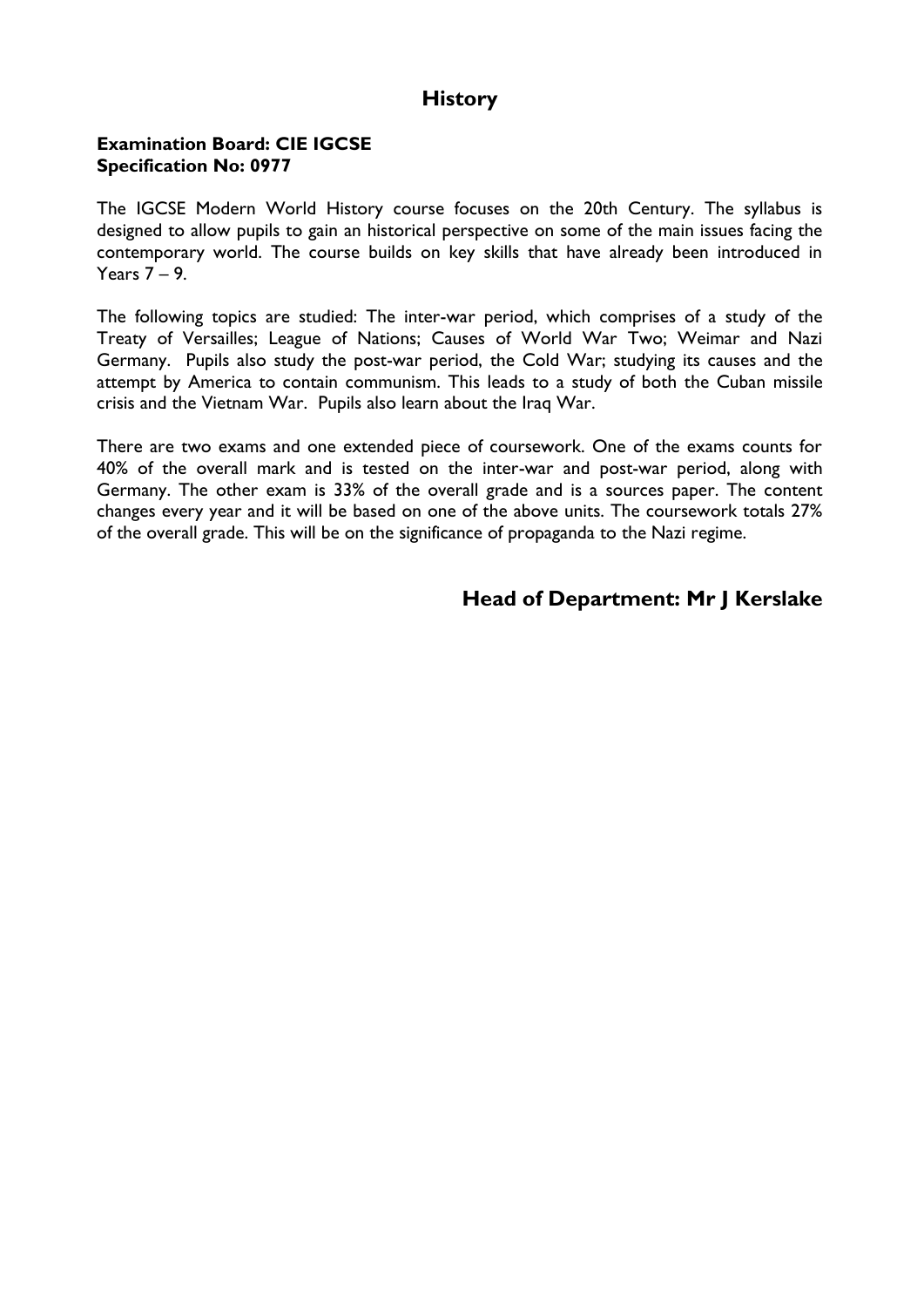## **Latin**

#### **Examination Board: OCR Specification No: J282**

Latin at GCSE is suitable for students who have studied Latin since the start of Year 9. Latin still has significant value and relevance, with students usually demonstrating a strong academic reputation across a range of areas. The study of the language helps develop analytical ability as well as a sensitivity to and understanding of the use of English and other modern European languages. In addition, students learn how to respond to original literature and to understand the cultural context within which it was produced.

The Latin specification divides into the study of Language and Literature components. The Literature examinations involve reading short excerpts and a longer narrative from some of the best Latin literature of the Classical period, in unadulterated original form.

For the Language, the examination focusses on translation and comprehension of Latin passages, and an additional element either of translation from English into Latin or grammatical questions. We work on understanding complex Latin sentence construction and narrative translation primarily from the *Latin to GCSE* textbooks with stories from Roman History, alongside stories from Roman life and mythology. Eventually translation is practised using past papers and other Latin GCSE materials and textbooks.

The OCR GCSE consists of 3 written examinations – there is no coursework:

**1: Latin Language**: 1 hour 30 minutes (50% of qualification).

This paper has two sections. **Section A** (30% of the marks for this component) is a range of short comprehension questions on a short passage, as well as a choice of English into Latin sentences or grammatical comprehension questions. **Section B** includes further comprehension questions on a harder Latin passage, as well as an unseen translation of a Latin passage (70% of the marks for this component).

**2: Latin Prose Literature:** 1 hour (25% of qualification).

Students study Latin prose. For the examinations in 2020-21, students are likely to study Tacitus' account of the conflict between Germanicus and Piso.

**3: Latin Verse Literature**: 1 hour (25% of qualification).

Students study Latin verse. For the examinations in 2020-21, students are likely to study Virgil's account of the fall of Troy from book 2 of his *Aeneid*.

## **Head of Department: Mr T Hoskins**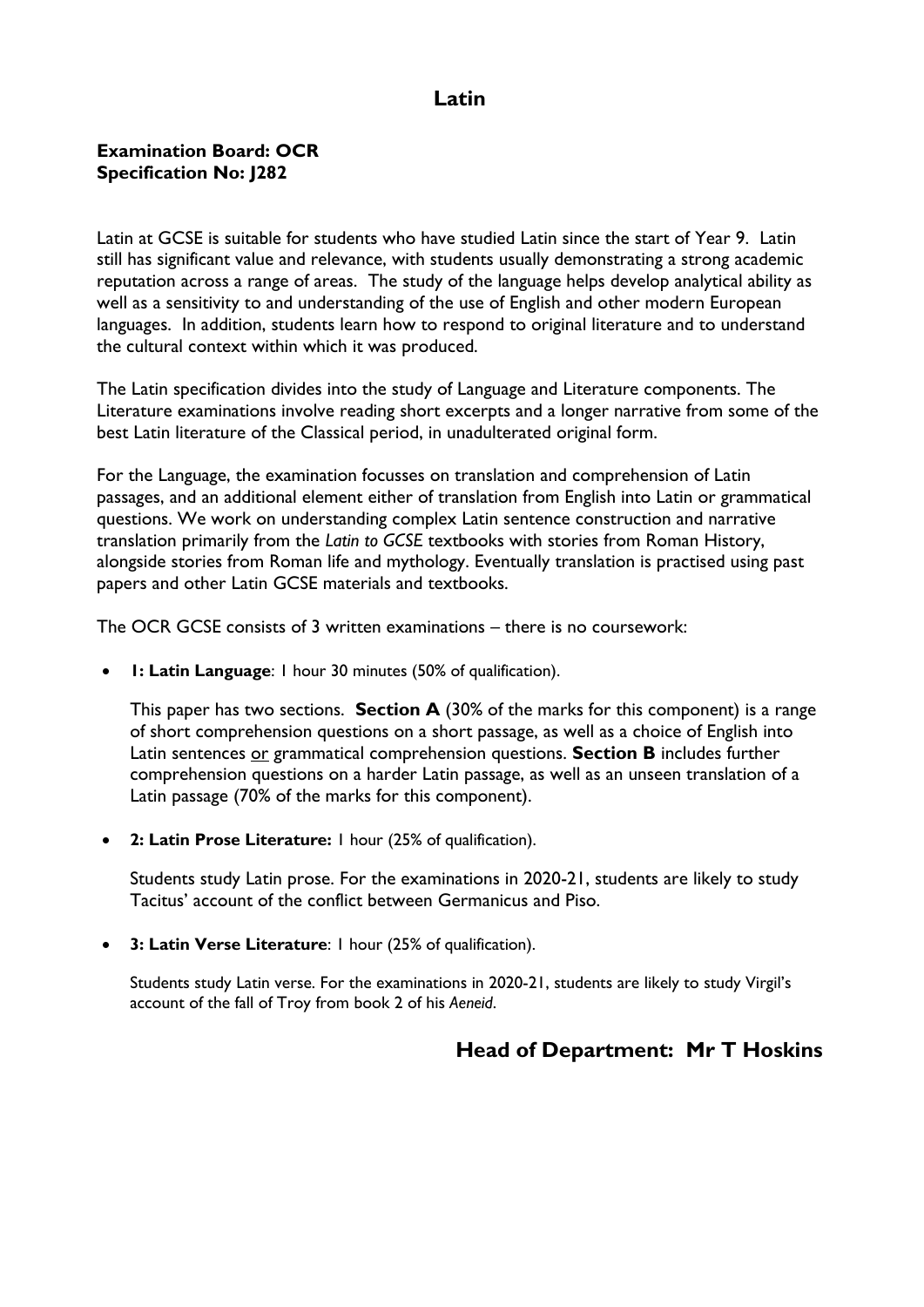## **Modern Foreign Languages**

#### **French and Spanish Examination Board: AQA GCSE Specification Nos: French 8658, Spanish 8698**

In choosing a language, GCSE pupils continue with the language they are currently studying in Year 9. There are no ab initio courses.

The pattern of assessment is identical for each of the two modern foreign languages. Candidates are entered for the AQA GCSE either at the Foundation tier or at Higher tier. The Reading, Listening and Writing components will be assessed at the end of Year 11 during the external examination session. There is also an externally assessed oral exam. Each component accounts for 25% of the overall grade. All four component skills are practised regularly in class and our pupils benefit from conversational sessions with our language assistant. For prep we make use of the Virtual Learning Environment, a textbook, pair work, worksheets, radio and television, ICT and magazines.

Pupils start their preparation for this course in Year 9 and are already working towards this qualification. The department encourages all pupils studying a language at GCSE level to participate in the cultural trips. All language pupils have the opportunity to visit a target country during the Summer term. Recently, there have been trips to La Rochelle and Bilbao. Our language courses offer pupils the opportunity to benefit from the high demand for language skills in the British employment market today. Accordingly we have the following aims:

- To develop the ability to use the target language effectively for purposes of practical communication;
- To form a sound base of the skills, language and attitudes required for further study, work and leisure;
- To offer insights into foreign culture and civilisation;
- To develop an awareness of the nature of language and language learning;
- To provide enjoyment and intellectual stimulation;
- To encourage positive attitudes to foreign language learning and to speakers of foreign languages and a sympathetic, tolerant approach to other cultures and civilisations.

## **Head of Modern Foreign Languages: Srta. Bustamante**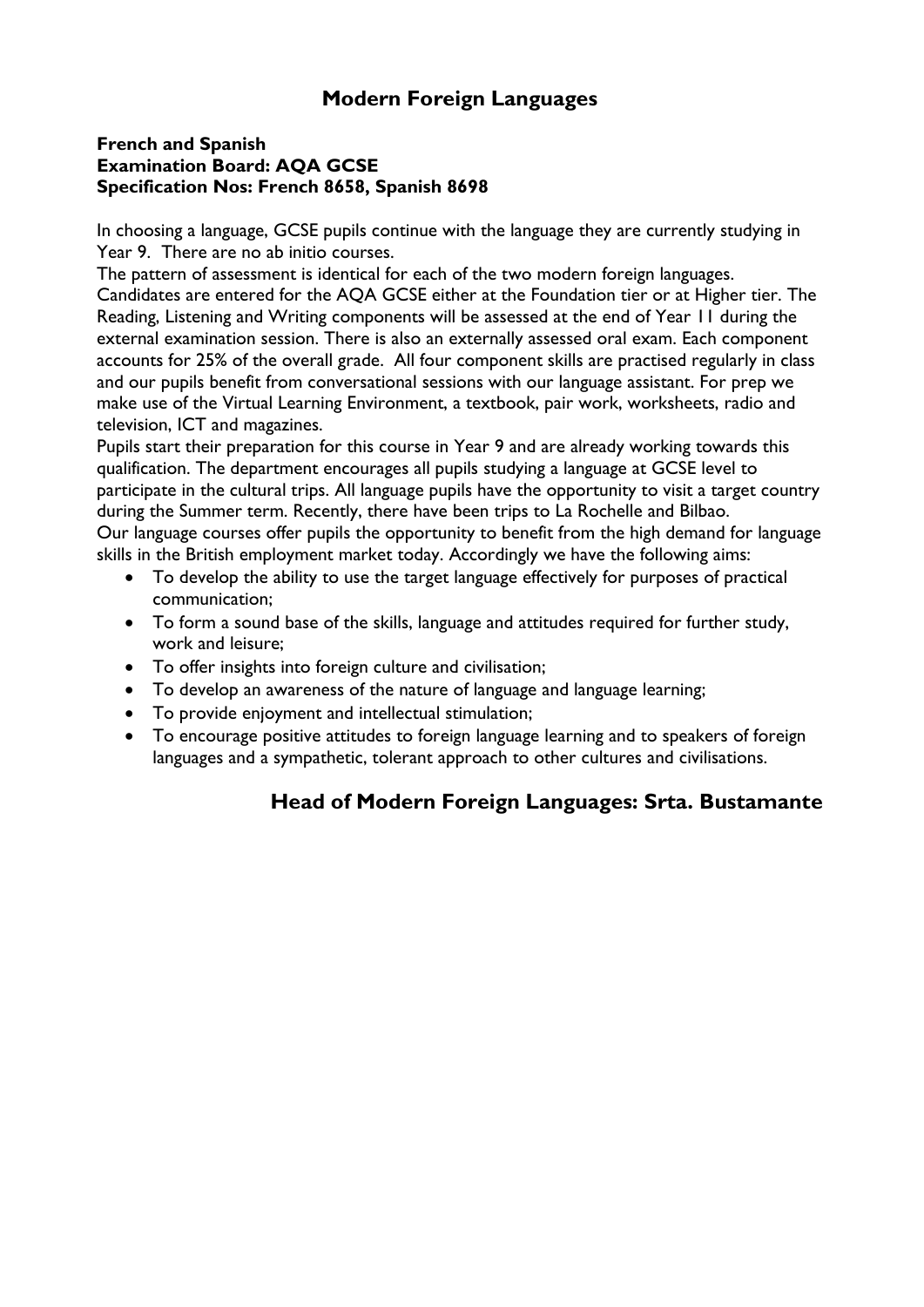## **Mathematics (©)**

#### **Examination Board: AQA Specification No: 8300**

This is a linear GCSE specification with three equally weighted papers (one non-calculator and two calculator) taken at the end of the course. There are two levels (or "tiers") of entry, Foundation tier (grades  $1 - 5$ ) and a Higher tier (grades  $4 - 9$ ). Both tiers have a different Scheme of Work and depend on the ability of students at the end of Year 9. Students consistently working towards a high 5 or above in their Year 9 exams embark on the Higher Tier syllabus and those targeting a grade 4 or 5 take the Foundation Tier. In general set  $1 - 4$ take the Higher Tier and set 5 and 6 take the Foundation syllabus, with set 5 following an enriched Foundation syllabus allowing them to target the 5. All sets take the examination at the end of Year 11.

This qualification in Mathematics encourages pupils to develop confidence in, and a positive attitude towards, mathematics and to recognise the importance of mathematics in their own lives and to society. This qualification prepares pupils to make informed decisions about the use of technology, the management of money, further learning opportunities and career choices. It requires students to develop knowledge, skills and understanding of mathematical methods and concepts, including Number, Algebra, Geometry and Measures, Ratio, Proportion and Rates of Change, Probability and Statistics. Students need to use their knowledge and understanding to make connections between mathematical concepts. Pupils need to apply the functional elements of mathematics in everyday and real-life situations. This specification gives them the opportunity to develop the ability to acquire and use problem-solving strategies, select and apply mathematical techniques and methods in every day and real-world situations, reason mathematically, make deductions and inferences and draw conclusions, interpret and communicate mathematical information in a variety of forms appropriate to the information and context. There will be no coursework element.

#### **Set 1**

Pupils will also be entered for AQA Further Mathematics Level 2 Certificate 8360. This is a challenging and rewarding course which introduces students to some of the more complex A-Level topics, including calculus, matrices, proof and co-ordinate geometry. This is particularly useful for students who intend to do Mathematics A- Level.

**Head of Department: Miss C Fulford**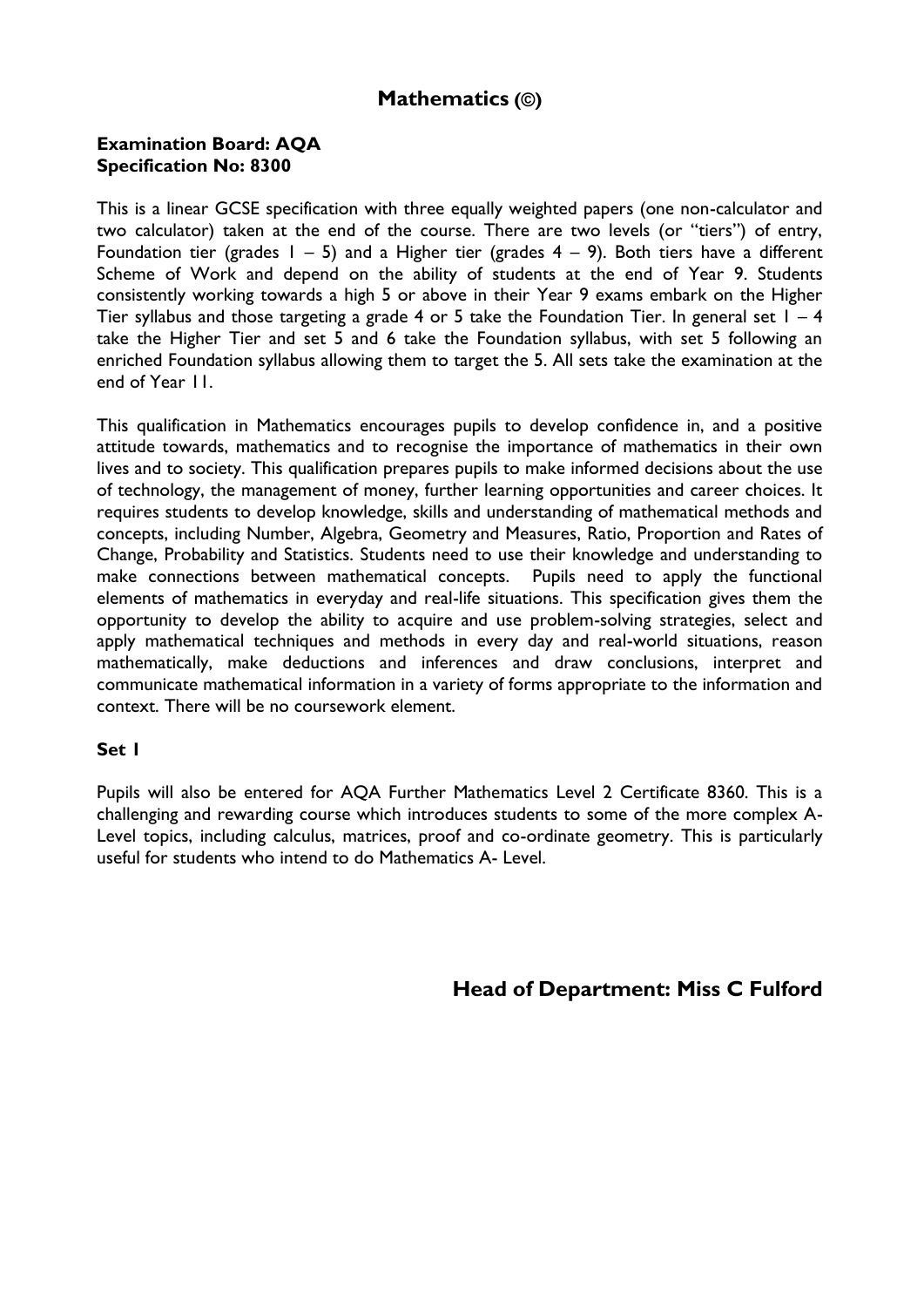## **Music**

#### **Examination Board: Edexcel Specification No: 1MU0**

The GCSE course is divided into three sections:

- Performing (30%)
- Composing (30%)
- Appraising (40%)

Pupils will be expected to perform one or more solos and one or more ensemble pieces lasting at least 4 minutes in total and should be aiming to be of at least a good Grade 5 standard by the Christmas of Year 11, in order to access the top grades. There is a free choice of pieces to be performed and pupils can include pieces they have used for Associated Board exams.

Two compositions are to be completed lasting 3 to 5 minutes in total, one to a brief set by the exam board and the other a free choice by the candidate.

Pieces in either the performance or composition sections that are too short will not gain any marks. The performances and compositions can be recorded at any time during the course.

Eight set works will be studied throughout the course, within which there is a huge variety of music; from Bach to Wicked, and from Beethoven to Queen. Questions on these will be set in the 1 hour and 45 minute appraisal paper, which is in two sections. In section A, as well as quick questions on the set works with extracts played on a CD, pupils will be tested on music dictation and answer a question on an unfamiliar piece of music related to the set works. In section B, pupils will need to answer a more in-depth essay question on one set work and one unfamiliar piece.

## **Head of Department: Mr JE Rayfield**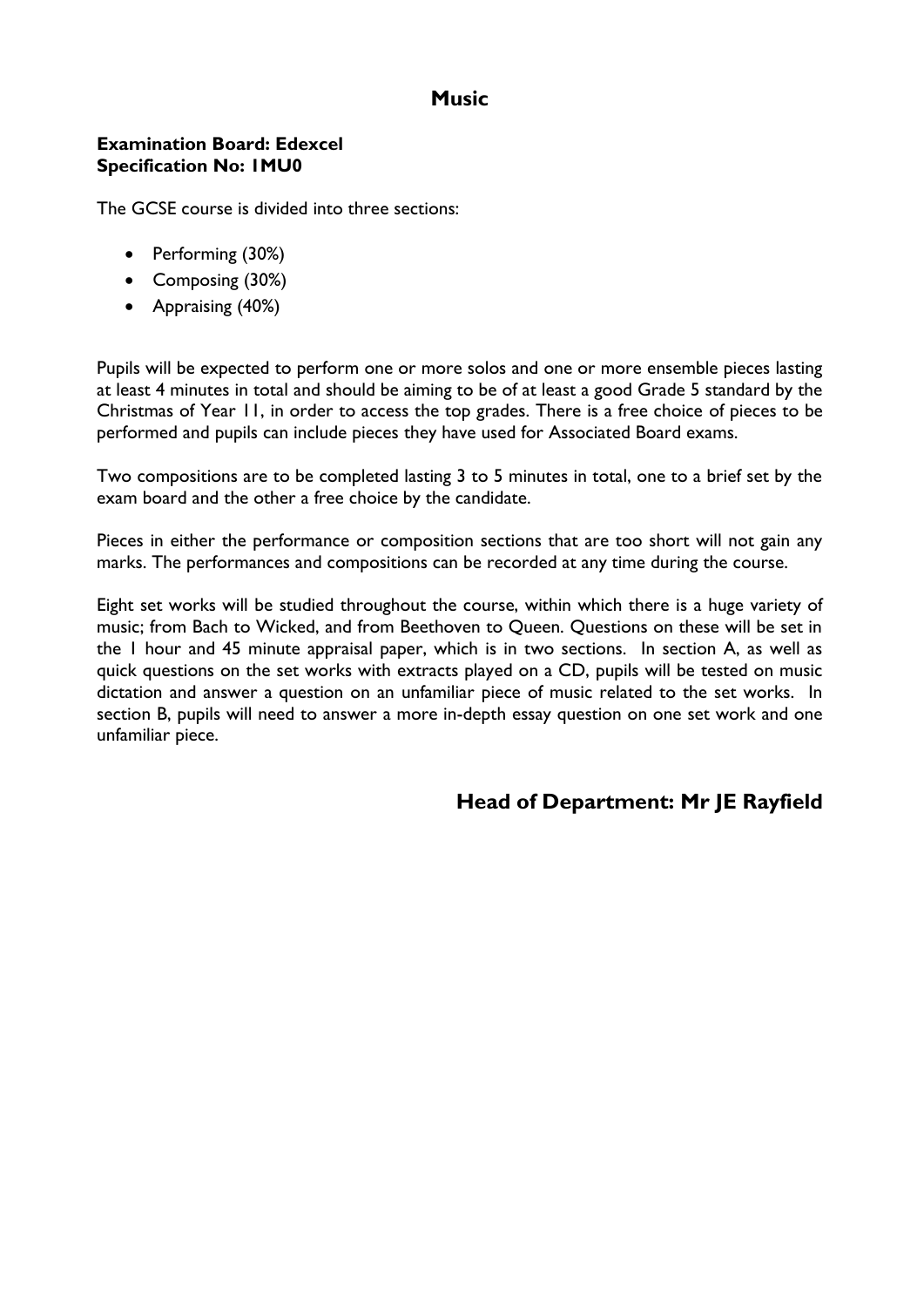## **Physical Education**

#### **Examination Board: EDUQAS Specification No: 601/8444/9**

The full GCSE course consists of a practical component worth 30%, a written piece of coursework (Personal Exercise Programme) worth 10%, and a written examination paper worth 60% of the overall GCSE. The course is most suitable to pupils involved in the School's sports programme and to someone who has a very keen interest in learning about the theory side of Physical Education & Sport.

Practical assessment (30%)

Pupils are assessed in their ability to perform in three activities from the approved Ofqual activities list:-

[https://www.gov.uk/government/uploads/system/uploads/attachment\\_data/file/447738/GCSE\\_ac](https://www.gov.uk/government/uploads/system/uploads/attachment_data/file/447738/GCSE_activity_list_for_PE.pdf) [tivity\\_list\\_for\\_PE.pdf](https://www.gov.uk/government/uploads/system/uploads/attachment_data/file/447738/GCSE_activity_list_for_PE.pdf)

They will be assessed in at least I team sport e.g.; football, and I individual sport e.g.; badminton. The 3rd sport is the pupil's free choice, e.g.; can be a team or individual sport.

Coursework: Personal Exercise Programme (10%)

Pupils must identify physical fitness areas for development in one of their practical assessment activities e.g.; a footballer may choose to work on their cardio-vascular fitness.

Over a minimum period of 8 weeks they must devise and carry out a 'Personal Exercise Programme' in order to improve their area for development.

This piece of work will be delivered and completed in theory and practical lessons.

Written paper (60%)

This is a 2 hour written examination, to be taken at the end of the course, which tests the pupils' knowledge of the theory side of Physical Education.

The theory syllabus content is divided into five parts:

- 1. Health, training and exercise
- 2. Exercise physiology
- 3. Movement analysis
- 4. Psychology of sport and physical activity
- 5. Socio-cultural issues in physical activity and sport

The paper will consist of a variety of short and long answer questions.

Please note all students will also have 1 period of practical PE per week as part of the curriculum.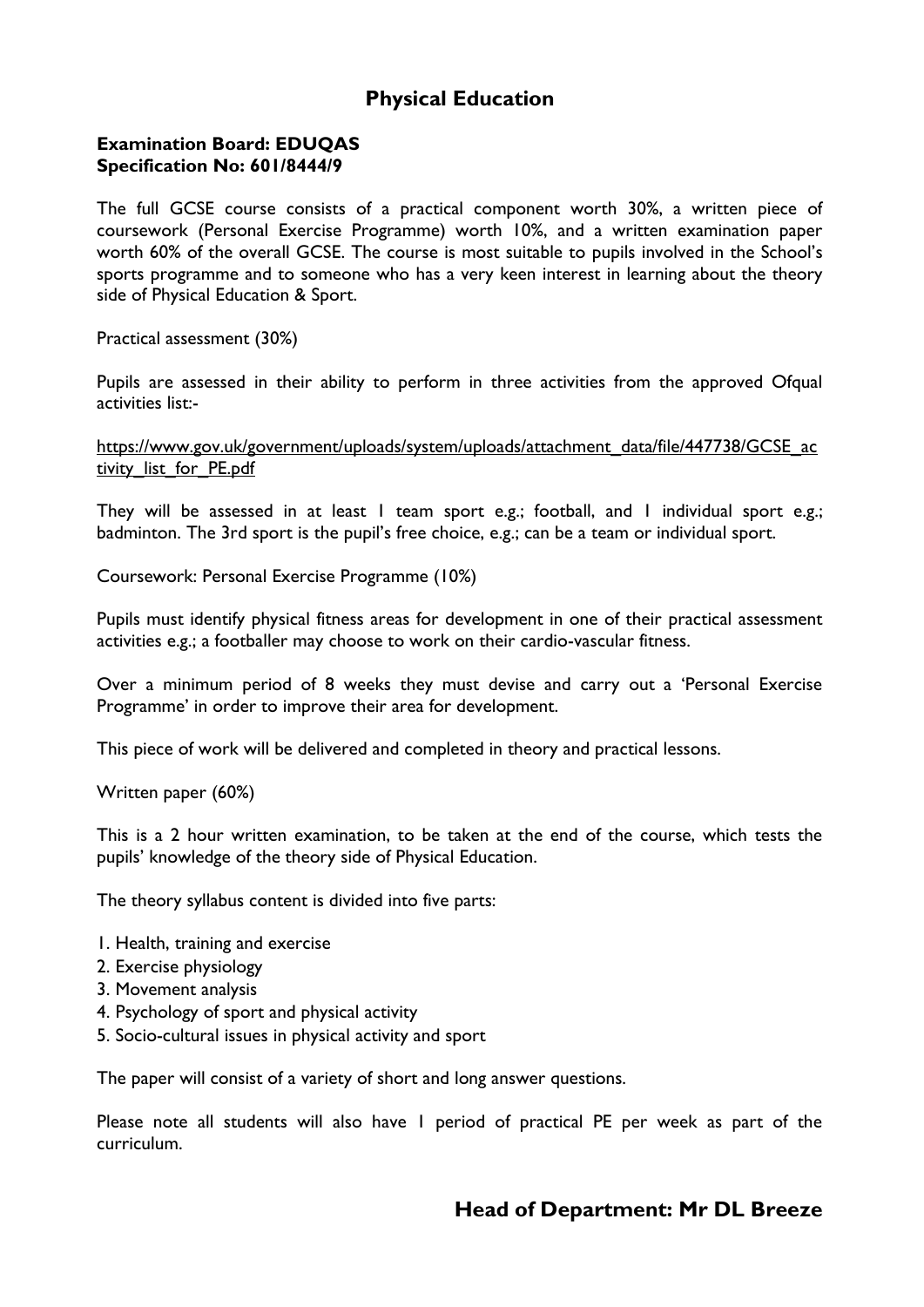## **PRE**

#### **Examination Board: AQA Specification No: 8062**

Who should study this course?

Any students can opt to take full course PRE GCSE as an option; this course focuses on Religion, Philosophy, and Ethics.

#### What will I study?

All pupils study the beliefs, teachings and practices of Christianity and Buddhism. They will also study the following topics from a philosophical and ethical perspective, with a focus on Christianity:

- Relationships and Families
- Religion and Life
- Religion, Peace and Conflict
- Religion, Crime and Punishment

#### How will I be assessed?

Pupils will take two examinations at the end of Year 11; one Religion exam and one Philosophy and Ethics exam. Each exam is 1 hour 45 minutes long.

#### What skills will I learn?

PRE enables pupils to develop their understanding of spiritual, moral, social and cultural issues in considerable depth. All modules address at least one of these areas directly. Pupils learn about the nature of the spiritual issues and have the opportunity to consider some responses to spiritual questions. Students studying any of these units will gain an understanding of the beliefs of the Christianity and Buddhism and of the way these have an impact on cultural and social issues in the community and in the family. Pupils will also learn how to be reflective, emphatic, articulate, evaluative, eloquent, decisive, philosophical and creative.

How will this course help me when I finish my GCSEs?

• Encourage pupils to be inspired, moved and changed by following a broad, satisfying and worthwhile course of study

- Challenge and equip pupils to lead constructive lives in the modern world
- Encourage pupils to adopt an enquiring, critical and reflective approach to the study of religion
- Help pupils to explore religions and beliefs, reflect on fundamental questions, engage with them intellectually and respond personally

• Enhance pupils' spiritual and moral development, and contribute to their health and well being • Enhance pupils' personal, social and cultural development, their understanding of different

cultures locally, nationally and in the wider world and to contribute to social and community cohesion

• Help pupils develop their interest in and enthusiasm for the study of religion, and relate it to the wider world

• Encourage pupils to reflect on and develop their own values, opinions and attitudes in light of their learning

## **Head of PRE: Mrs A Perry**